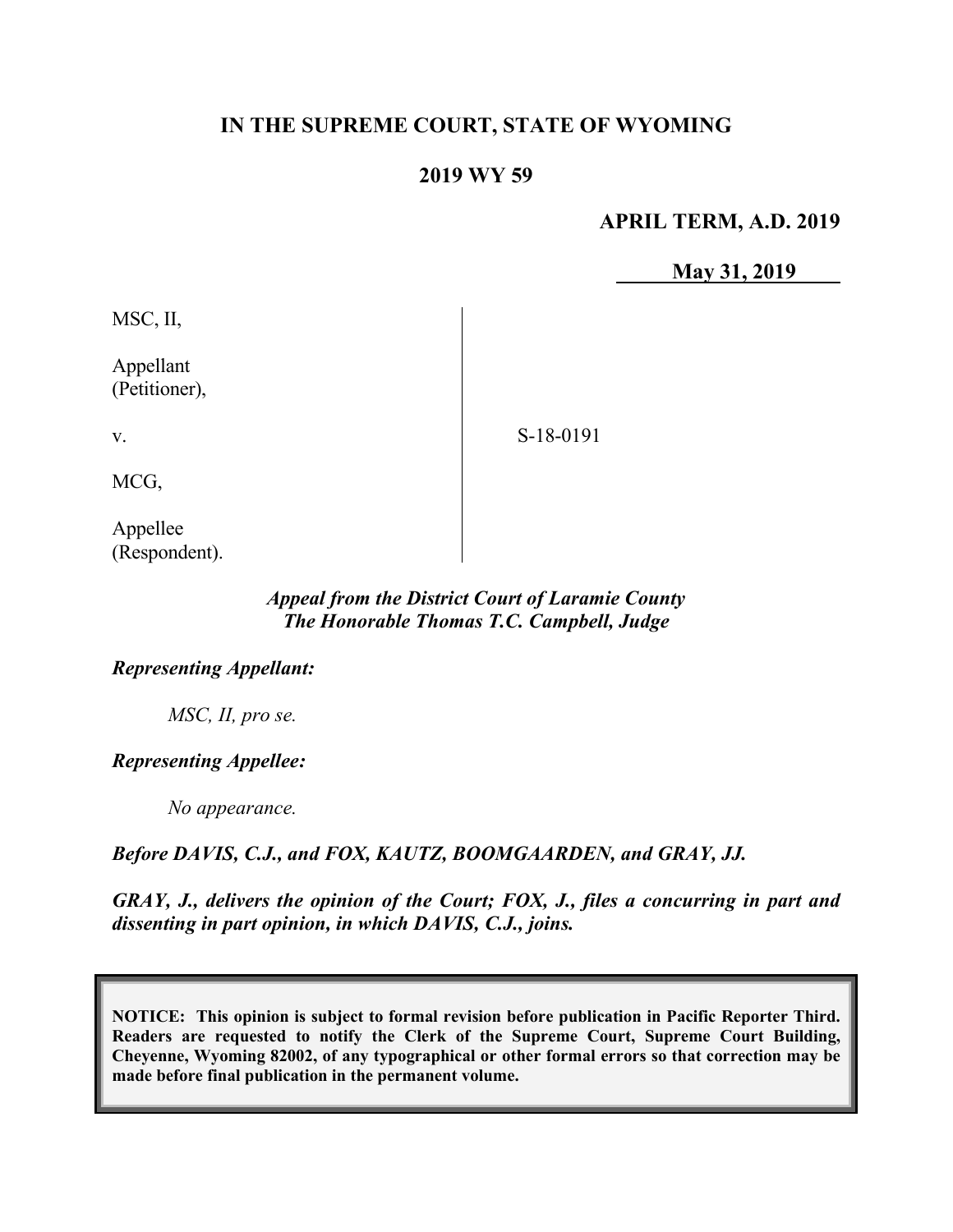### **GRAY, Justice.**

[¶1] Father appeals the denial of his W.R.C.P. 60(b)(6) motion for relief from an income withholding order. Father also challenges the district court clerk's assessment of an \$85.00 fee pursuant to Wyo. Stat. Ann.  $\S$  5-3-206(a)(vii). We affirm.

#### *ISSUES*

[¶2] We address the following issues:

- I. Did the district court err in denying the W.R.C.P.  $60(b)(6)$ motion seeking relief from an income withholding order?
- II. Was the \$85.00 fee under Wyo. Stat. Ann.  $\S$  5-3-206(a)(vii) properly assessed when no transcripts were requested?

### *FACTS*

[¶3] On December 19, 2012, the district court entered an order establishing custody and support for the parties' two minor children, apparently based on a hearing that occurred on September 4, 2012. [1](#page-1-0) Each of the parties was represented by counsel. The district court waived the requirement that the parties file financial affidavits. It did not determine a statutorily presumed amount of child support, but did find that "[d]eviation from the child support guidelines is necessary[.]" The district court found that Father was incarcerated, "and is not scheduled to be released until late November, 2012" and was "not realistically able to earn imputed income." The district court found that it was in the children's best interests that Father pay the statutory minimum child support—fifty dollars per month—pursuant to Wyo. Stat. Ann.  $\S 20-2-304(b)$  $\S 20-2-304(b)$  $\S 20-2-304(b)$  (LexisNexis 2011).<sup>2</sup> As required, the district court also entered an income withholding order. Wyo. Stat. Ann. § 20-6-204(a) (LexisNexis 2011).

[¶4] On April 2, 2018, more than five years after the Order Establishing Custody and Support was entered, Father, relying on W.R.C.P. 60(b)(6), filed a pro se motion **entitled** "Petitioner's Motion for Relief from Child Support Order." However, that motion asked the district court "to relieve him from the *Income Withholding Order*, filed December 19, 2012."

<span id="page-1-0"></span><sup>&</sup>lt;sup>1</sup> The record on appeal does not indicate whether the hearing was a contested evidentiary hearing or whether counsel and the parties presented an agreement to the court.

<span id="page-1-1"></span><sup>&</sup>lt;sup>2</sup> Because there were no financial affidavits and no findings of the parties' actual incomes or a statutorily presumed support amount, it cannot be determined whether the child support amount was based on actual incomes when the hearing occurred, anticipated incomes at Father's expected release, or solely on a statutory minimum.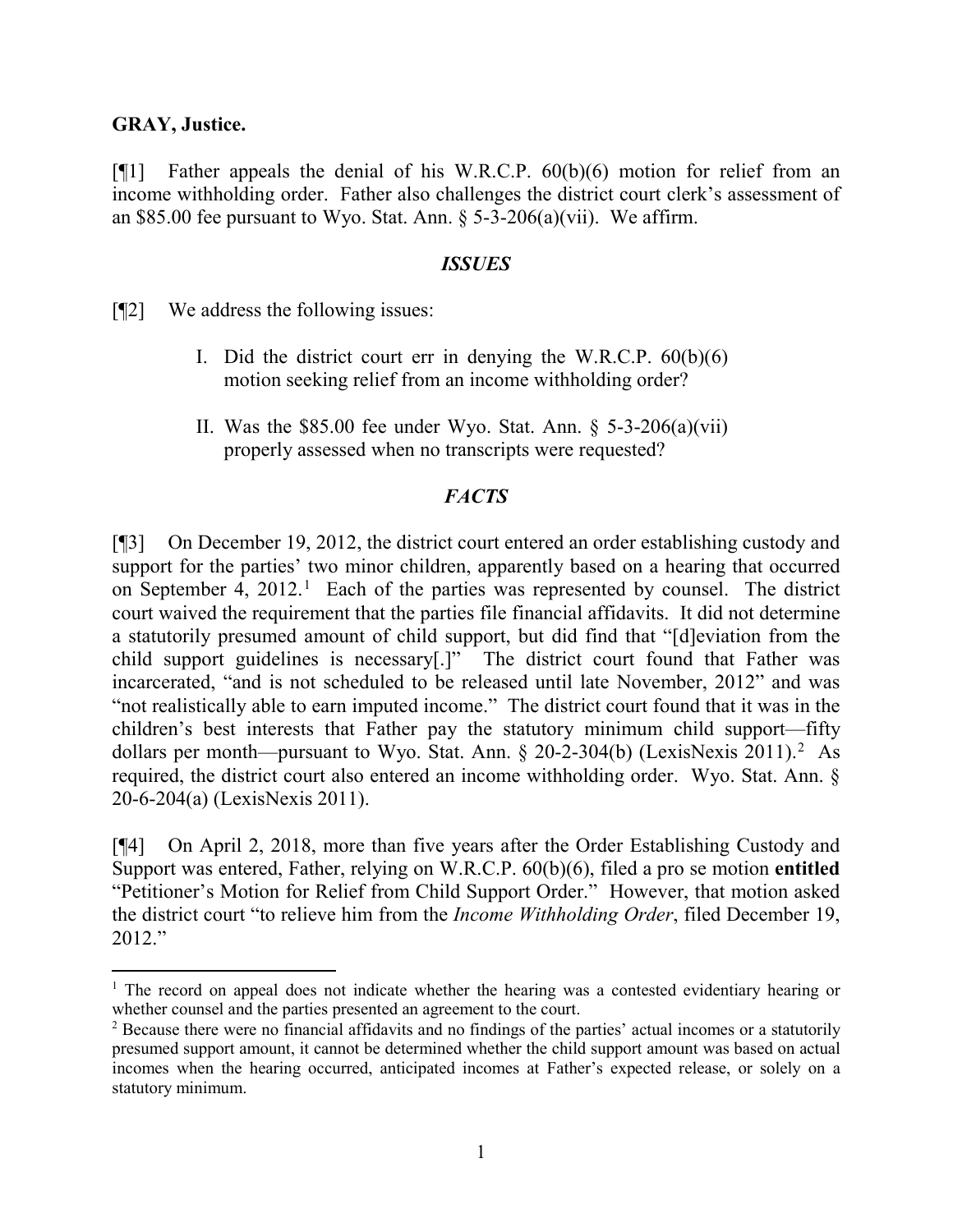[¶5] Father contended that the minimum support obligation under Wyo. Stat. Ann. § 20-2-304(b) (LexisNexis 2011) facially contradicts 42 U.S.C. § 667(b)(2). This section of the federal statutes establishes a "**rebuttable presumption**" that the amount calculated for support under state guidelines is the appropriate amount. 42 U.S.C.A.  $\S$  667(b)(2) (West 2011). In his motion, Father argued Wyo. Stat. Ann. § 20-2-304(b) creates an **irrebuttable presumption** in violation of the supremacy clause of the United States Constitution. U.S. Const. art. VI, cl. 2; Wyo. Stat. Ann. § 20-2-304(b) (LexisNexis 2011). The Wyoming Legislature repealed Wyo. Stat. Ann. § 20-2-304(b) on July 1, 2018. 2018 Wyo. Sess. Laws Ch. 42.

[¶6] No responsive pleading was filed, and the district court did not rule on Father's motion for relief. Accordingly, Father's motion was "deemed denied" under W.R.C.P.  $6(c)(4)$ .<sup>[3](#page-2-0)</sup> Father appealed. The district court clerk charged the \$85.00 fee required by Wyo. Stat. Ann.  $\S$  5-3-206(a)(vii). Father objected, claiming that because no transcripts were necessary for his appeal, the fee was improperly assessed. On appeal, Father asserts that mandatory minimum child support is unconstitutional, and he challenges the propriety of the \$85.00 fee.

[¶7] Mother, who would receive any child support Father paid, did not participate at the trial court level or in this appeal. On being served with a copy of Appellant's brief pursuant to W.R.A.P 7.07, the Wyoming Attorney General's office responded to Father's claim that Wyo. Stat. Ann. § 20-2-304(b) is unconstitutional by asserting that because "Appellant's challenge is to the income withholding order and not the original child support order, it does not affect a substantial right and is not appealable." The trial court ordered Child Support Services of Wyoming and the Laramie County Attorney to respond to Father's objection to paying the filing fee. Child Support Services responded that it was not involved in this case. The Laramie County Attorney filed a response asserting that Wyo. Stat. Ann.  $\S$  5-3-206(a)(vii) required the filing fee. The record does not contain any decision from the district court on the filing fee issue. Father did not name Laramie County or the Laramie County Clerk of District Court as Appellees, and no one responded to Father's claim that he should not have been charged a filing fee in this Court.

### *DISCUSSION*

# *I. Did the district court err in denying the W.R.C.P. 60(b)(6) motion seeking relief from an income withholding order?*

<span id="page-2-0"></span><sup>&</sup>lt;sup>3</sup> Rule  $6(c)(4)$  states that "[a]ny motion, under Rules 50(b) and (c)(2), 52(b), 59 and 60(b), not determined within 90 days after filing shall be deemed denied unless, within that period, the determination is continued by order of the court . . . ." Thus, Father's motion was deemed denied on July 2, 2018, ninety days after filing, excluding Sunday.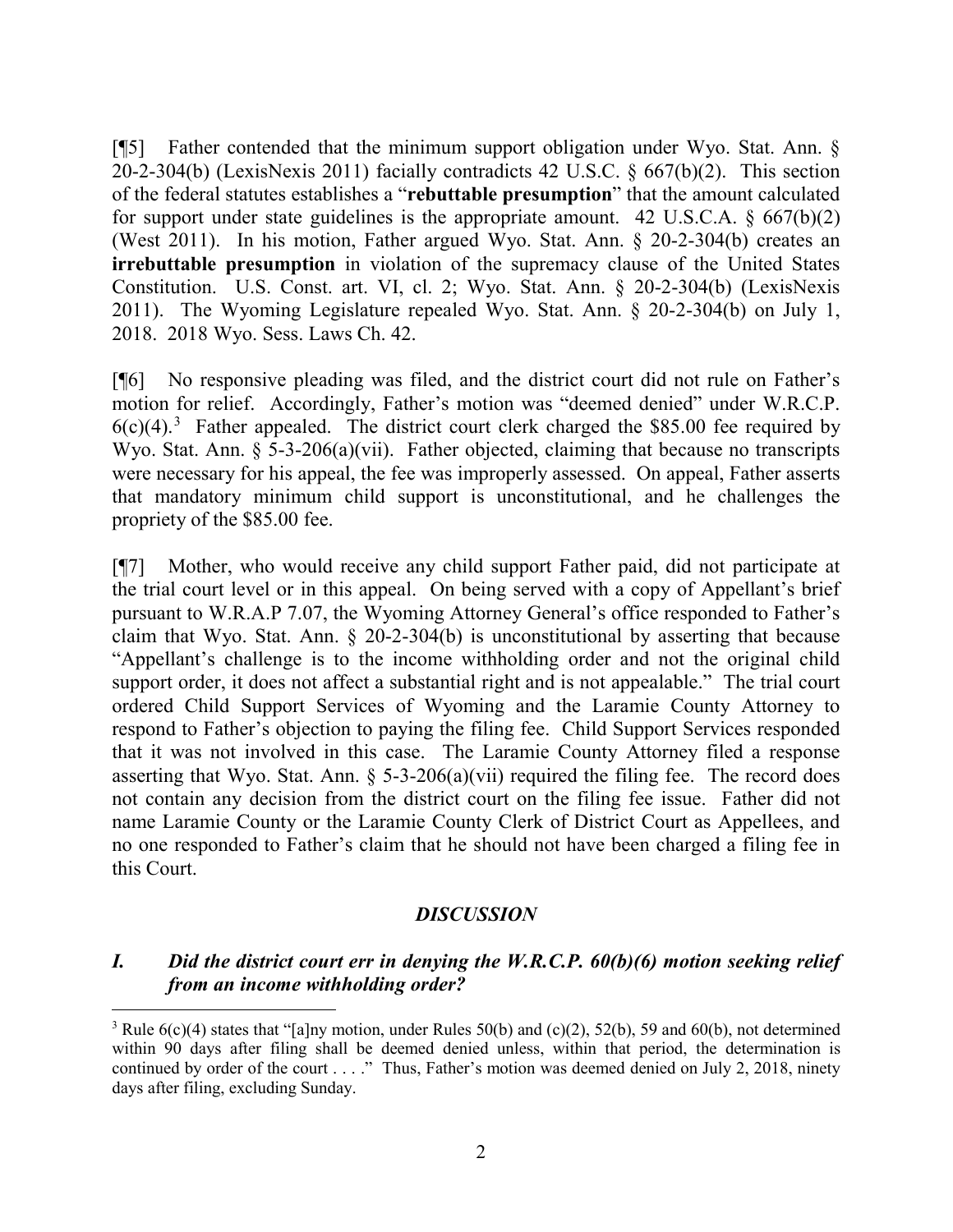[¶8] Essential to appellate review, under any applicable standard of review, is the requirement that an appellant must present cogent argument and authority to support his claim. "For more than thirty-five years [now 59 years], this Court has summarily affirmed cases or issues in cases that are not presented with cogent argument or pertinent authority." *Hamburg v. Heilbrun*, 891 P.2d 85, 87 (Wyo. 1995); s*ee also Earlywine v. Peterson*, 885 P.2d 861, 864 (Wyo. 1994); *Wyoming Game and Fish Comm'n v. Thornock*, 851 P.2d 1300, 1304 (Wyo. 1993); *State ex rel. Reece v. Wyoming State Bd. of Outfitters & Prof'l Guides*, 931 P.2d 958, 959 (Wyo. 1997). Father's brief fails to satisfy this requirement.

[ $\llbracket \phi$ ] Rule 60(b)(6) provides:

(b) *Grounds for Relief from a Final Judgment, Order, or Proceeding.* — On motion and just terms, the court may relieve a party . . . from a final judgment, order, or proceeding for the following reasons:

. . . . . .

(6) any other reason that justifies relief.

W.R.C.P. 60(b)(6) (emphasis added). "[T]he express purpose of this rule is to provide the courts with the means of relieving a party from the oppression of a final judgment . . . on a proper showing where such judgments are unfairly or mistakenly entered." *Kennedy v. Kennedy*, 483 P.2d 516, 518 (Wyo. 1971). "An order denying relief under Rule 60(b) is appealable . . . ." *McBride v. McBride*, 598 P.2d 814, 816 (Wyo. 1979).

[¶10] Father's Motion for Relief from Child Support Order, in spite of its title, requested only relief from the Income Withholding Order. Contrary to that request, the body of Father's motion contested the validity of the child support order, not the Income Withholding Order. Specifically, he claimed the minimum obligation under Wyo. Stat. Ann. § 20-2-304(b) violates federal law. Thus, although Father requests that he be relieved "from the *Income Withholding Order*," he apparently does not distinguish between an income withholding order and an order establishing his child support. His motion requests that his child support obligation be vacated and that the district court return any money he has paid in child support. He presents no argument that the Income Withholding Order, itself, was improper.

[¶11] Father could have actually sought relief from the child support order under W.R.C.P. 60(b), if that was his intent. A challenge to an income withholding order can be brought under the procedures set forth in the Income Withholding Act. In addition, there are statutory procedures for modification of a child support order. *See, e.g.*, Wyo. Stat. Ann. §§ 20-6-216 and 20-6-209 (LexisNexis 2017). The statutory grounds for challenging an income withholding order include: modification, termination or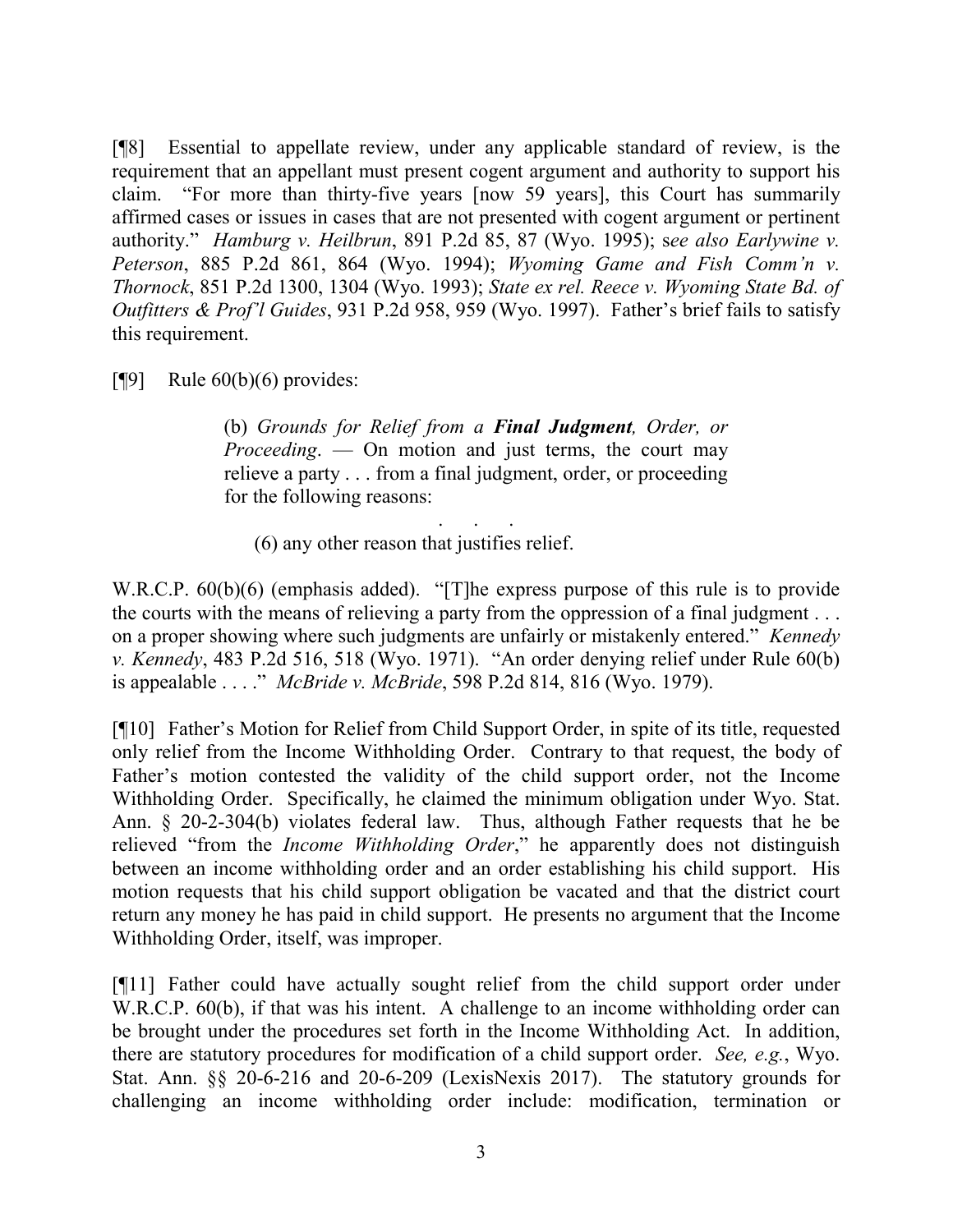suspension of the support order; full payment of arrearages; modification to conform to statutory maximum withholding limitations; inability to deliver withheld income to obligee because of an invalid delivery address; an agreement with the obligee; an improper service of notices; disputes over the amount of current support; and/or disputes over the identity of the obligor. *Id.* These statutes make it clear that a challenge to a child support order is not the same as a challenge to an income withholding order.

[¶12] Father has not provided any cogent argument supporting his challenge to the Income Withholding Order. He has not provided any authority indicating that a challenge to the Income Withholding Order could result in the relief he seeks. We summarily affirm denial of Father's Rule 60(b) motion seeking relief from the Income Withholding Order.

[¶13] Even if we were to assume, as suggested in the dissent, that Father actually intended to challenge the original order establishing his child support, there are significant reasons to summarily affirm denial of his 60(b) motion. First, Father fails to present a record which would enable review of his claim. *Montoya v. Navarette-Montoya*, 2005 WY 161, ¶ 5, 125 P.3d 265, 268 (Wyo. 2005) ("It is [the Appellant's] burden to supply this Court with a sufficient record so that a proper evaluation of the trial court's decision can be conducted."). The record in this case does not establish that the presumptive minimum child support was applied to Father as the result of an irrebuttable presumption. There is no financial affidavit, either then or now, showing Father's income when the child support was established. The district court did not calculate a presumptive amount of child support. The district court did not make findings about income of either of the parties.

[¶14] The court did make these findings: (1) deviation from the support guidelines was necessary; (2) Father was not scheduled to be released from prison until late November 2012; (3) Father was not realistically able to earn imputed income; and (4) it was in the children's best interest that Father pay \$50.00. These findings do not necessarily indicate that Father did not have income from other sources, and they do not necessarily indicate his monthly income was less than \$200.00. Under Wyo. Stat. Ann. § 20-2-304(b), Father's presumptive child support would have been \$50.00 if his monthly income was \$200.00. Wyo. Stat. Ann.  $\S$  20-6-204(a) (LexisNexis 2011). The finding he was "not realistically able to earn imputed income" might mean he was not able to earn anything at all, or it might mean he was not able to earn minimum wage for 40 hours—the typical basis of imputed income.<sup>[4](#page-4-0)</sup> Whichever meaning the trial court intended, there was no finding about other income. From the record, we cannot know if the court found \$50.00

<span id="page-4-0"></span><sup>&</sup>lt;sup>4</sup> Today, a monthly income of \$846.00 is the starting point of the presumptive table. Wyo. Stat. Ann. § 20-2-304 (LexisNexis 2017). In 2011, a monthly income of \$833.00 was the starting point of the presumptive table. Wyo. Stat. Ann. § 20-2-304 (LexisNexis 2011).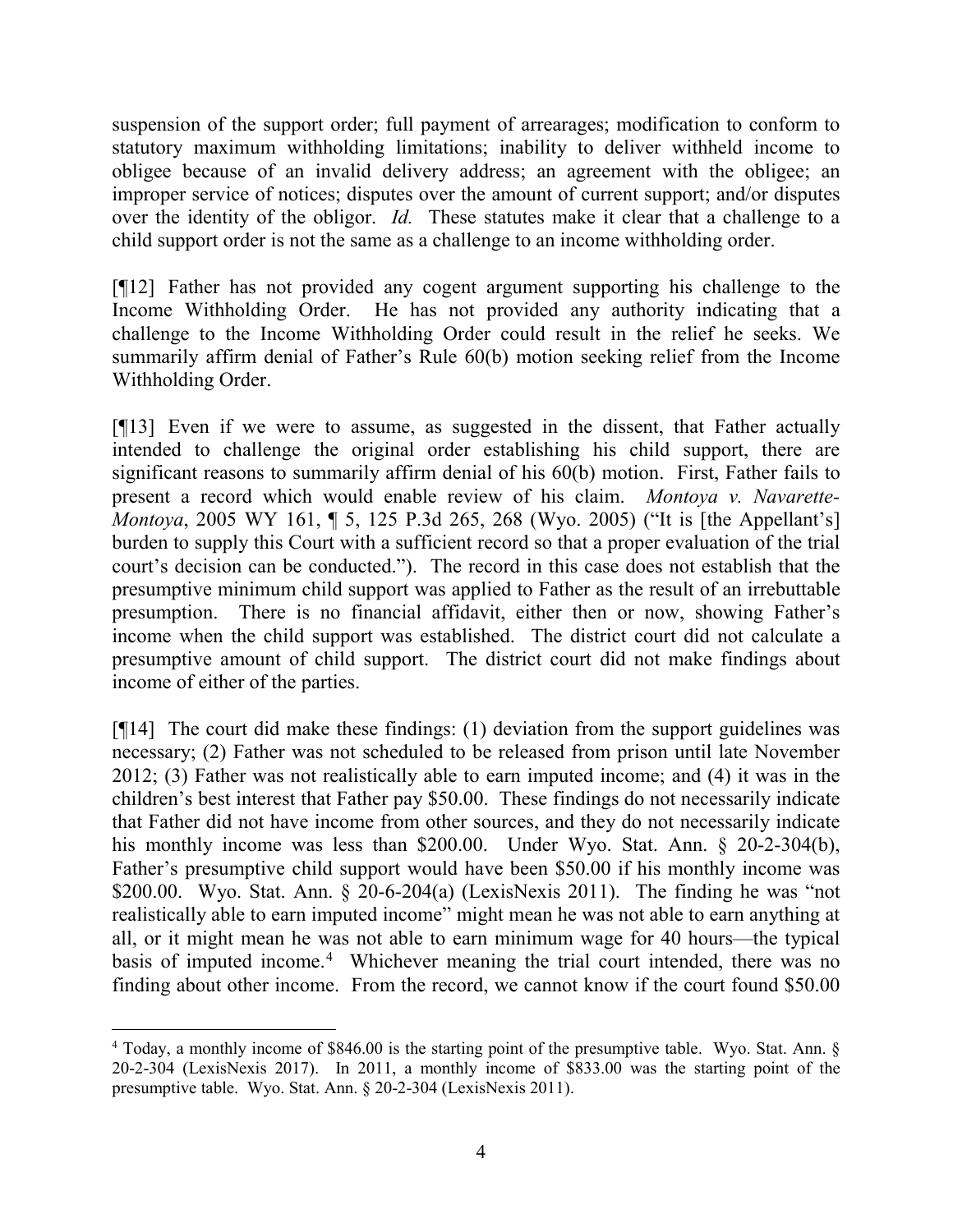appropriate because of the presence of other income, an irrebuttable presumption, a rebuttable presumption, Father's stipulation, or based on other evidence.<sup>[5](#page-5-0)</sup> Leniency for a pro se appellant cannot overcome a record that requires conjecture and speculation to reach a result.

[¶15] Second, Father fails to present any cogent argument or statutory analysis to support his claim that Wyoming's statutory approach to setting child support includes an irrebuttable presumption. It is arguable that Wyo. Stat. Ann. § 20-2-304(b) creates a rebuttable presumption of \$50.00 per month minimum child support when read in conjunction with Wyo. Stat. Ann. § 20-2-307(a) which states: "The presumptive child support established by W.S. 20-2-304 shall be rebuttably presumed to be the correct amount of child support[.]" Without cogent statutory analysis, we should not create the arguments we think Father might make. *Williams v. Tharp*, 2017 WY 8, ¶ 9, 388 P.3d 513, 516 (Wyo. 2017) ("Courts make some allowances for *pro se* litigants, but neither this Court nor the district court is obligated to frame the issues for the parties or consider issues not supported by cogent argument and citation to legal authority."). Summary affirmance is appropriate.

# *II. Was the \$85.00 fee under Wyo. Stat. Ann. § 5-3-206(a)(vii) properly assessed when no transcripts were requested?*

[¶16] Father also contends that the district court clerk improperly demanded an \$85.00 fee for this appeal. Although he objected to the filing fee in the district court, Father failed to present any order or decision denying (or sustaining) his objection. Assuming without deciding the district court clerk's requirement that Father pay the filing fee constitutes an appealable order, we will consider his claim.

[ $[17]$  Wyo. Stat. Ann. § 5-3-206(a)(vii) (LexisNexis 2017) provides:

(a) For all civil matters filed or commenced, the clerk of each district court shall charge the following fees:

. . . . . . (vii) For all transcripts in cases appealed to the supreme court, eighty-five dollars (\$85.00), including certificates, seals and transmission. Twenty-five dollars (\$25.00) of the fee under this paragraph shall be for court automation, ten dollars (\$10.00) shall be for indigent civil legal services and both shall be remitted as provided in W.S. 5-3-205[.]

<span id="page-5-0"></span> <sup>5</sup> The court's findings—which considered the needs of the children and the timing of Father's release—do not support an argument that the court applied an irrebuttable presumption.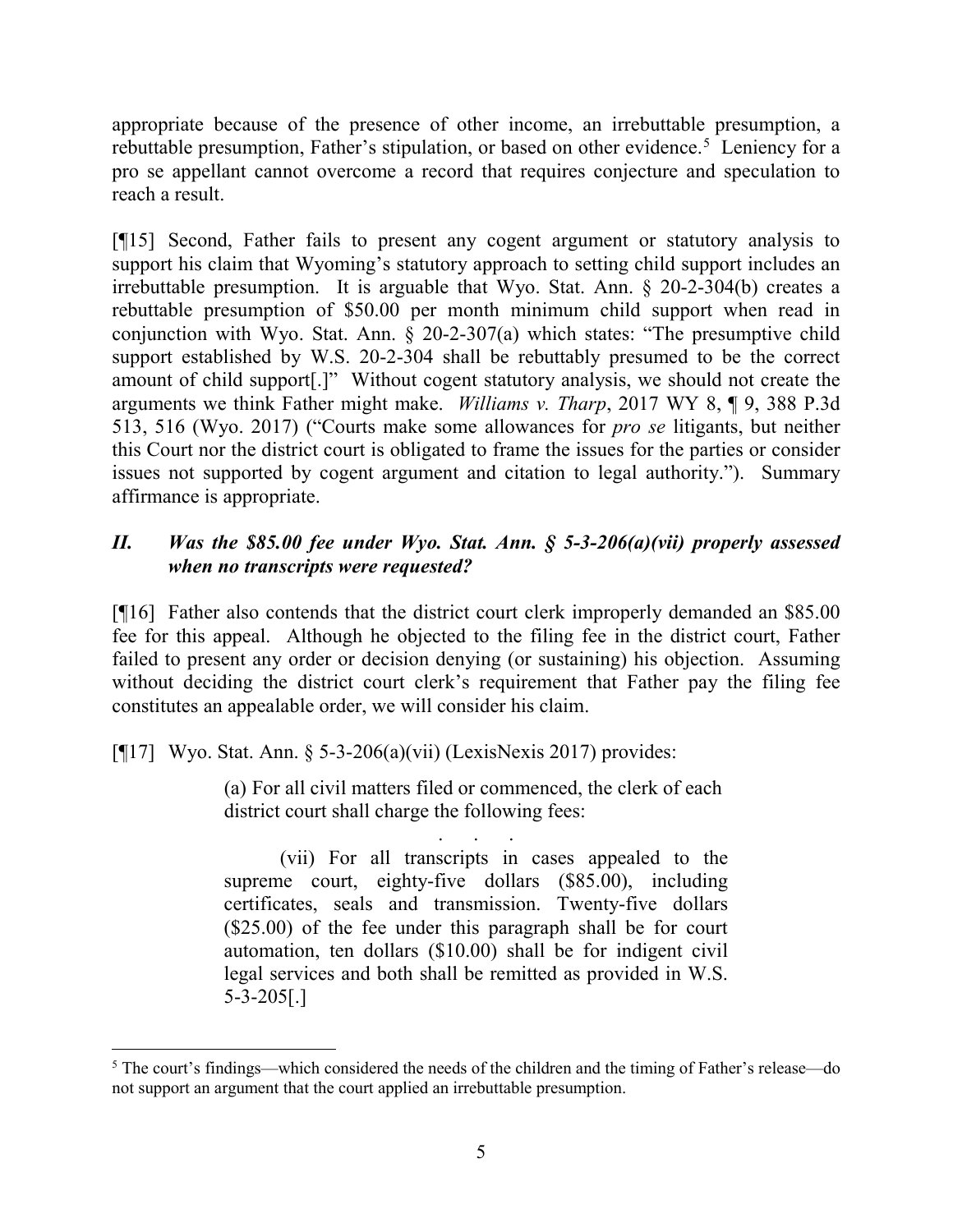Father argues the fee found in Wyo. Stat. Ann.  $\S$  5-3-206(a)(vii) is inapplicable because he requested "no relevant portions of the transcript of evidence" for his appeal. Father asks us to direct the district court clerk to reimburse him.

[¶18] In essence, Father's argument is that the term "transcripts" in Wyo. Stat. Ann. § 5- 3-206(a)(vii) should be interpreted to mean transcripts of testimony.

> "When we interpret statutes, our goal is to give effect to the intent of the legislature." *Fugle v. Sublette Cty. Sch. Dist. No. 9*, 2015 WY 98, ¶ 8, 353 P.3d 732, 734 (Wyo. 2015) (citations omitted). "[W]e 'attempt to determine the legislature's intent based primarily on the plain and ordinary meaning of the words used in the statute.'" *Id.* at ¶ 8, 353 P.3d at 734 (quoting *Krenning v. Heart Mountain Irrigation Dist.*, 2009 WY 11, ¶ 9, 200 P.3d 774, 778 (Wyo. 2009)). We "construe each statutory provision *in pari materia*, giving effect to every word, clause, and sentence according to their arrangement and connection." *PacifiCorp, Inc. v. Dep't of Revenue*, 2017 WY 106, ¶ 10, 401 P.3d 905, 908 (Wyo. 2017) (quoting *Nicodemus v. Lampert*, 2014 WY 135, ¶ 13, 336 P.3d 671, 674 (Wyo. 2014)). And, when "the words used convey a specific and obvious meaning, we need not go farther and engage in statutory construction."

*Int'l Ass'n of Fire Fighters Local Union No. 5058 v. Gillette/Wright/Campbell Cty. Fire Prot. Joint Powers Bd.*, 2018 WY 75, ¶ 20, 421 P.3d 1059, 1064 (Wyo. 2018).

[¶19] If a statute is ambiguous, or susceptible to multiple meanings, we apply principles of statutory construction.

> One of those principles is that we read statutes "*in pari materia*, giving effect to every word, clause, and sentence according to their arrangement and connection." *PacifiCorp*, 2017 WY 106, ¶ 10, 401 P.3d at 908 (citations omitted). We "consider all statutes relating to the same subject or having the same general purpose and strive to interpret them harmoniously." *Id.* (quoting *Nicodemus*, 2014 WY 135, ¶ 13, 336 P.3d at 674). And, we "will not interpret a statute in a way that renders any portion meaningless or in a manner producing absurd results."

*Id.* ¶ 34, 421 P.3d at 1067.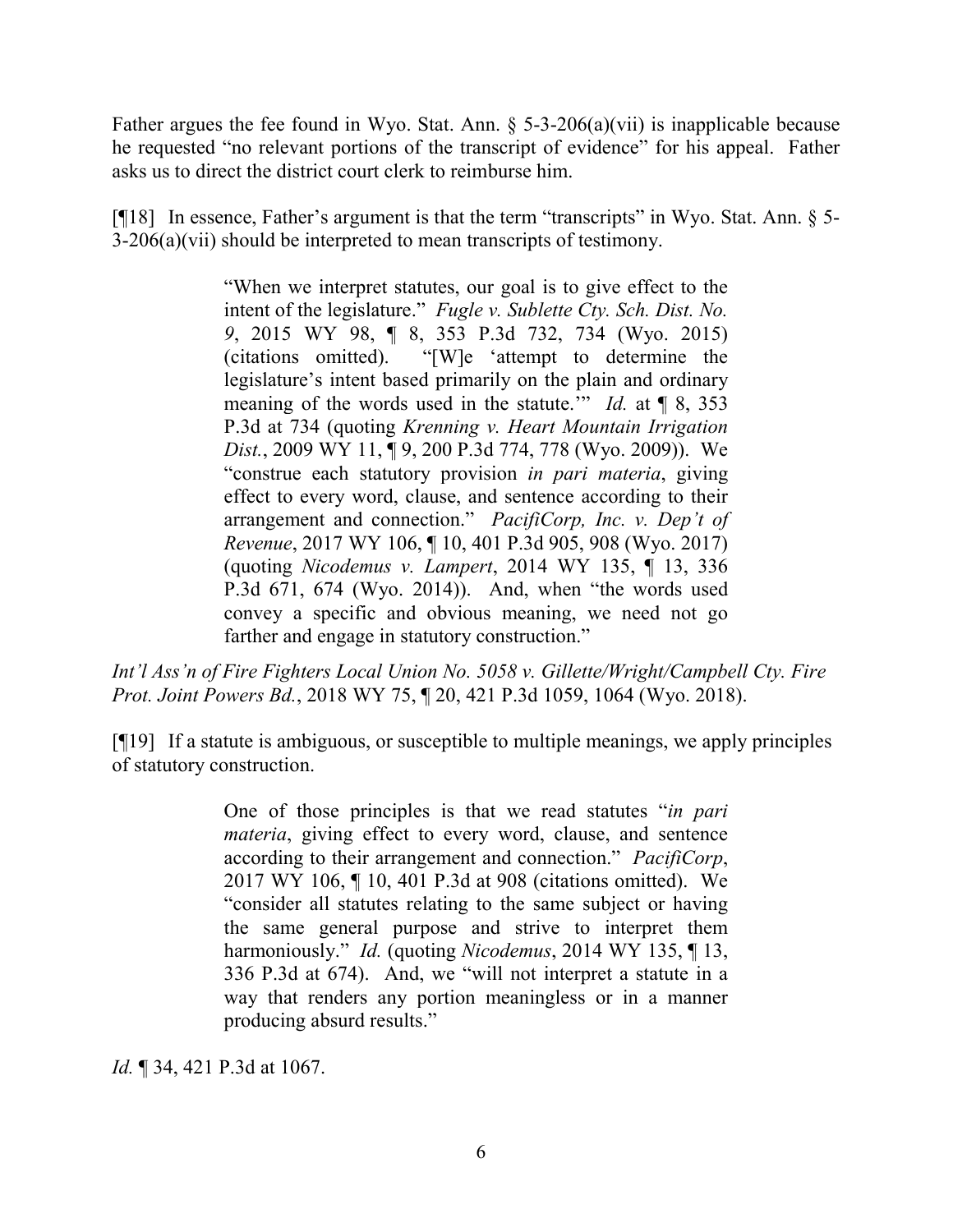[¶20] The term "transcripts," when read in isolation, is susceptible to multiple meanings. A common definition (the one urged by Father) is a written, printed, or typed copy of words that have been spoken. *Transcript*, Merriam-Webster Dictionary, <https://www.merriam-webster.com/dictionary/transcript> (last visited May 28, 2019). However, "transcript" of a record "[r]efers to the printed record as made up in each case of the proceedings and pleadings necessary for the appellate court to review the history of the case." *Transcript*, Black's Law Dictionary (6th ed. 1990).

[¶21] When we read the entire sentence containing "transcript" in this statute and consider all of the language in the statute and rules about appeals, it is obvious that the intended meaning is a printed record of the proceedings in a case being appealed. The whole sentence reads, "For all transcripts in cases appealed to the supreme court, eightyfive dollars (\$85.00), including certificates, seals and transmission." Wyo. Stat. Ann. § 5-3-206(a)(vii). W.R.A.P. 3.05(a) and (f) require the district court to: (1) notify this Court that the "record has been completed and certified"; and (2) at the appropriate time, transmit to this Court the designated portions of the record. It is obvious that in each appealed case the clerk of district court must deliver a "transcript" of the record of the designated proceedings to this Court.

[¶22] Further, Father ignores W.R.A.P. 2.09(a): "The fee for filing an appeal or other action in the supreme court shall be set by order of the court and published in Rules of the Supreme Court of Wyoming." This Court entered an order on June 21, 2017, which requires the district court clerk to collect fees, stating: "For all transcripts and records in cases appealed or certified to the Supreme Court, including certificates, seals and transmission, \$85.00 . . . shall be remitted as provided in Wyo. Stat. Ann. § 5-3-205." These rules indicate that the transcript mentioned in the statute is not a recordation of testimony, but a record of the proceedings.

[¶23] Finally, Father's interpretation of "transcript" would result in a filing fee only in appeals in which a transcript of testimony was part of the designated record—an absurd result.

[ $[24]$  Wyo. Stat. Ann. § 5-3-206(a)(vii) requires a filing fee of \$85.00 for Father's appeal, even though no transcript of testimony is included in the designated record. The district court clerk properly required payment of that fee.

[¶25] Affirmed.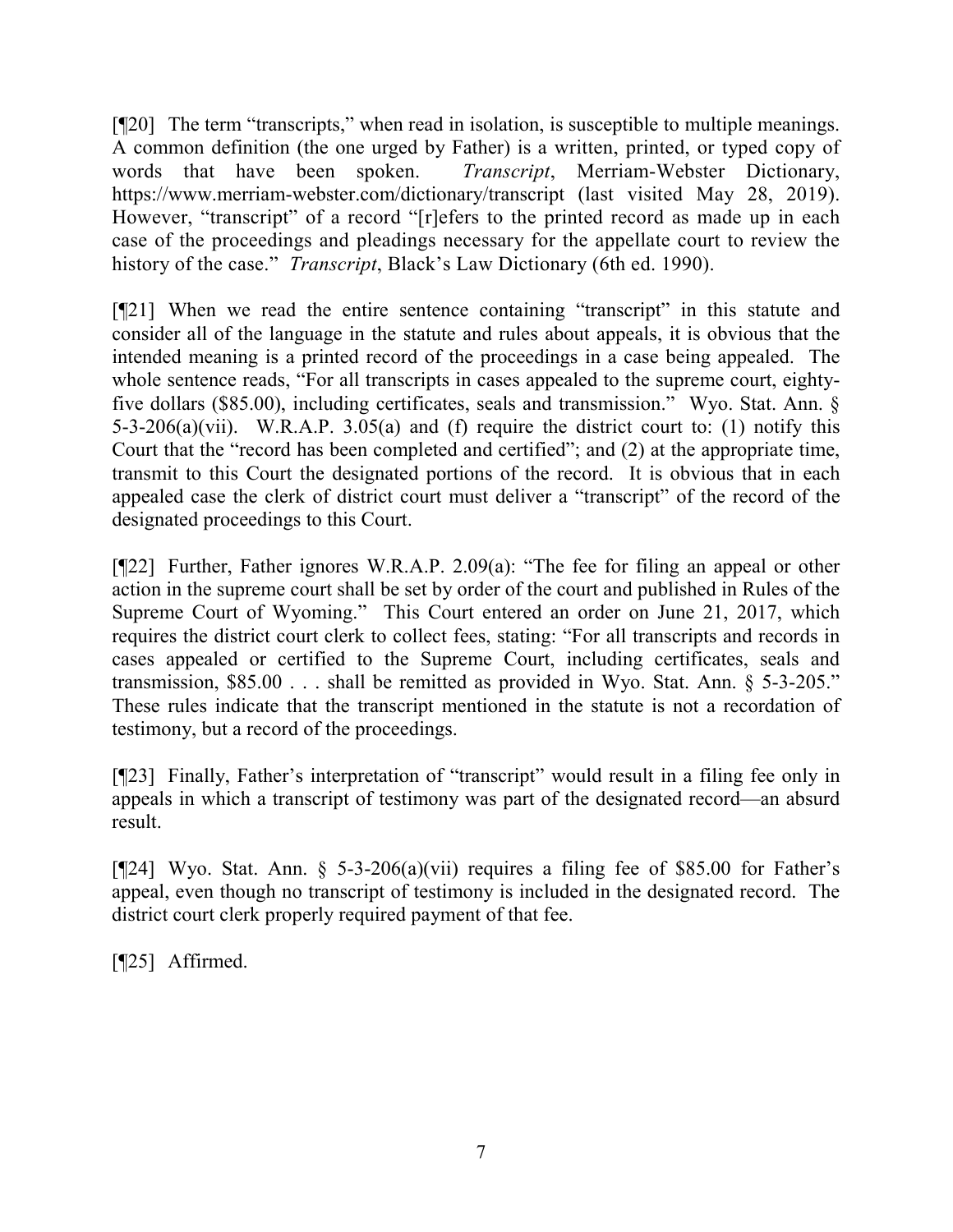**FOX, Justice,** concurring in part and dissenting in part, in which **DAVIS, Chief Justice,** joins.

[ $[$ [26] I agree with the majority that Wyo. Stat. Ann. § 5-3-206(a)(vii) requires an \$85.00 filing fee for Father's appeal. I write separately because I would address Father's argument concerning the mandatory minimum child support obligation in Wyo. Stat. Ann.  $\S 20$ -2-304(b)<sup>[6](#page-8-0)</sup> and hold that it is unconstitutional because it violates the Supremacy Clause.

[¶27] "We do not function for the purpose of . . . making an appeal disappear, but exist to administer justice to those who come to settle their disputes." *Essex Holding, LLC v. Basic Prop., Inc.*, 2018 WY 111, ¶ 39, 427 P.3d 708, 720 (Wyo. 2018) (quoting *Blake v. Rupe*, 651 P.2d 1096, 1114 (Wyo. 1982), *superseded on other grounds as recognized in Paxton Res., L.L.C. v. Brannaman*, 2004 WY 93, ¶ 13, 95 P.3d 796, 800 (Wyo. 2004)). It's true this appeal is messy—the record is sparse, there is no order from which we can assess the district court's decision, Father is pro se, Mother did not file a brief, and the Attorney General filed a limited response. But there is no doubt that Father challenges the constitutionality of the statutory minimum child support obligation imposed upon him. *See* Majority Opinion at  $\P$  10 ("Father's motion contested the validity of the child support order . . . . Specifically, he claimed the minimum obligation under Wyo. Stat. Ann. § 20-2-304(b) violates federal law."). We have addressed issues less clearly raised and briefed. We applied a rule of waiver under W.R.Cr.P. 12, even though the State had not raised that issue because "the parties' briefing unearthed the question[.]" *Rodriguez v. State*, 2019 WY 25, ¶ 23, 435 P.3d 399, 405 (Wyo. 2019). Here, we need not dig to identify the issue necessary to resolve Father's appeal. *See Hawes v. State*, 2014 WY 127, ¶ 8 n.2, 335 P.3d 1073, 1076 n.2 (Wyo. 2014) (overlooking any ambiguity in the statement of the issues and looking to the substance of the argument); *Doctors' Co. v. Ins. Corp. of Am.*, 864 P.2d 1018, 1028 (Wyo. 1993) ("This court has previously considered issues not properly raised by appellants when review was permitted by the record and the facts."); *Hance v. Straatsma*, 721 P.2d 575, 577 (Wyo. 1986) (where, although we were "unable to discern whether Hance challenge[d] the sufficiency of the evidence to support the judgment or the county court's failure to find that he was not liable under the warranty, or both," we addressed both possible contentions); *J & M Inv. v. Davis*, 726 P.2d 96, 97 n.2 (Wyo. 1986) (considering appellant's improperly raised issue); *Cline v. Safeco Ins. Co.*, 614 P.2d 1335, 1337 (Wyo. 1980) (discerning and addressing the appellant's "main argument" despite an inadequate statement of the issues). Any reluctance to address Father's imperfectly presented argument should be overcome by the leniency we afford pro se parties. *See Rammell v. Mountainaire Animal Clinic, P.C.*, 2019 WY 53, ¶ 14, 442 P.3d 41, 46 (Wyo. 2019) (applying "the leniency we have the

<span id="page-8-0"></span> $6$  The Legislature repealed Wyo. Stat. Ann. § 20-2-304(b) in 2018. Wyo. Sess. Laws 2018, ch. 42, § 2, effective July 1, 2018.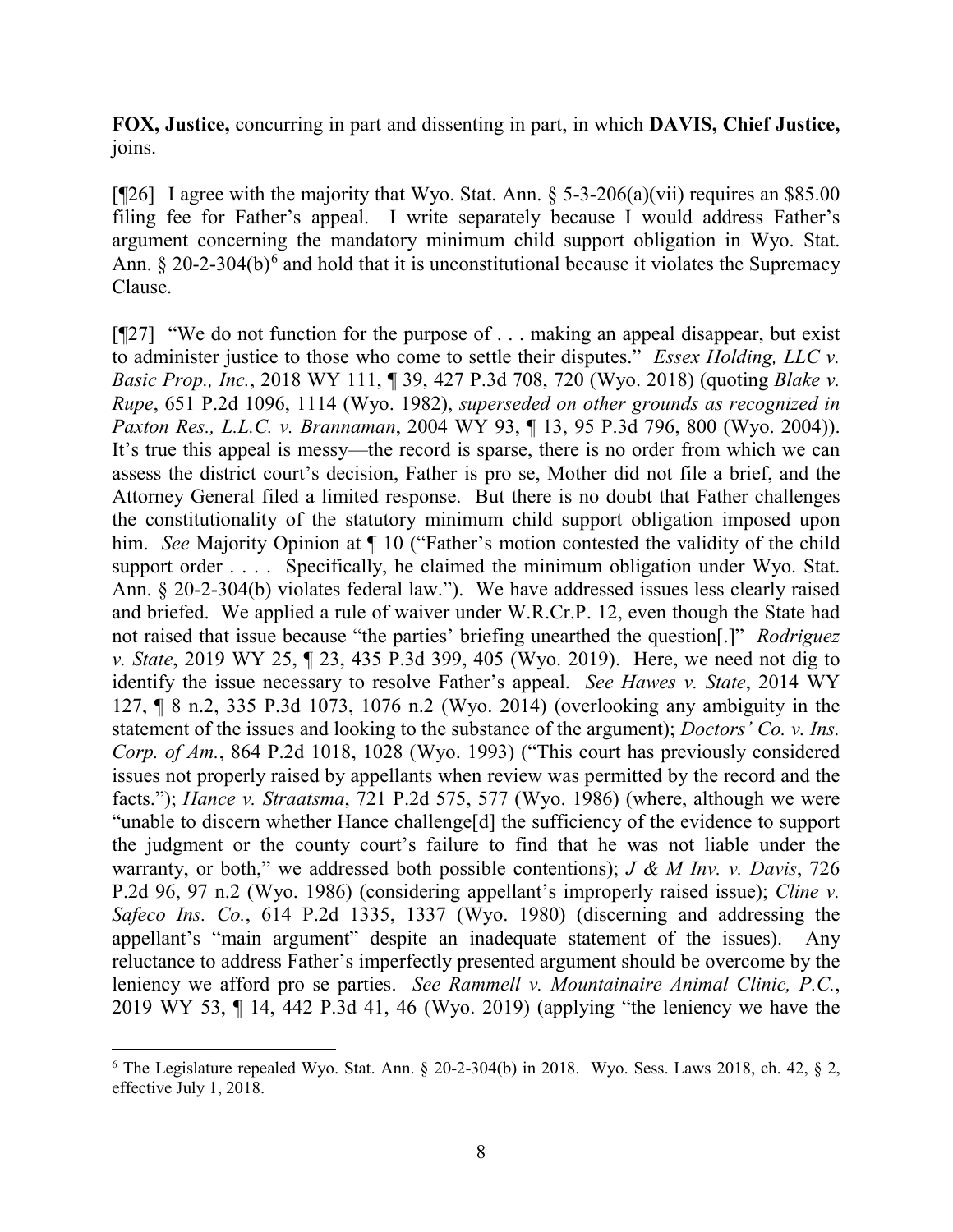discretion to afford *pro se* litigants"); *In re U.S. Currency Totaling \$7,209.00*, 2012 WY 75, ¶ 31, 278 P.3d 234, 241 (Wyo. 2012) (noting a pro se litigant's entitlement to "some leniency" but finding no plain error where he did not reasonably adhere to procedural rules and requirements); *Young v. State*, 2002 WY 68, ¶ 9, 46 P.3d 295, 297 (Wyo. 2002) (declining to summarily affirm appeal because of leniency we afford pro se parties); *In re KD*, 2001 WY 61, ¶¶ 7-9, 26 P.3d 1035, 1036-37 (summarily affirming appeal despite pro se status); *Osborn v. Emporium Videos*, 848 P.2d 237, 240, 242 (Wyo. 1993) (majority and dissenting opinions disagreeing as to whether pro se litigant was entitled to leniency); *see also* Michael J. Klepperich, *Just How Liberal is Liberal?: Wyoming Courts' Treatment of Civil Pro Se Pleadings*, 18 Wyo. L. Rev. 351 (2018) (noting the lack of objective standards for assessing pro se leniency).

[¶28] The state of the record does not preclude review of the issue Father raises. Wyoming participates in the federally funded child support program established through Title IV-D of the federal Social Security Act. Wyo. Dep't of Family Serv. Child Support Program Policy Manual §§ 2.1-2.2 (Jan. 2017), available at http://wychildsupport policymanual.wyo.gov/2-structure-and-authority/2-1-struct-authority-introduction. This program requires participating states to adopt child support guidelines as a condition of receiving federal funds. 42 U.S.C. §§ 654-55. The state statute under which Father's child support obligation was set provided that "in no case shall the support obligation be less than fifty dollars (\$50.00) per month[.]" Wyo. Stat. Ann. § 20-2-304(b), *repealed by*  Laws 2018, ch. 42, § 2. The statute creates a conclusive presumption that \$50 is the correct amount of child support to be awarded, regardless of the parent's income or circumstances. This directly conflicts with 42 U.S.C. § 667(b)(2), which provides:

> There shall be a *rebuttable presumption, in any judicial or administrative proceeding for the award of child support*, that the amount of the award which would result from the application of such guidelines is the correct amount of child support to be awarded. A written finding or specific finding on the record that the application of the guidelines would be unjust or inappropriate in a particular case, as determined under criteria established by the State, shall be sufficient to rebut the presumption in that case.

(Effective Oct. 13, 1988; emphasis added.) *See also* 45 C.F.R. § 302.56(f) ("Effective October 13, 1989, *the State must provide that there shall be a rebuttable presumption*, in any judicial or administrative proceeding for the award of child support, that the amount of the award which would result from the application of the guidelines established under paragraph (a) of this section is the correct amount of child support to be awarded.") (effective Oct. 13, 1989) (amended Dec. 20, 2016) (emphasis added). Congress may impose terms and conditions on federally funded state programs. *King v. Smith*, 392 U.S. 309, 333 n.34, 88 S.Ct. 2128, 2141 n.34, 20 L.Ed.2d 1118 (1968). As a condition of